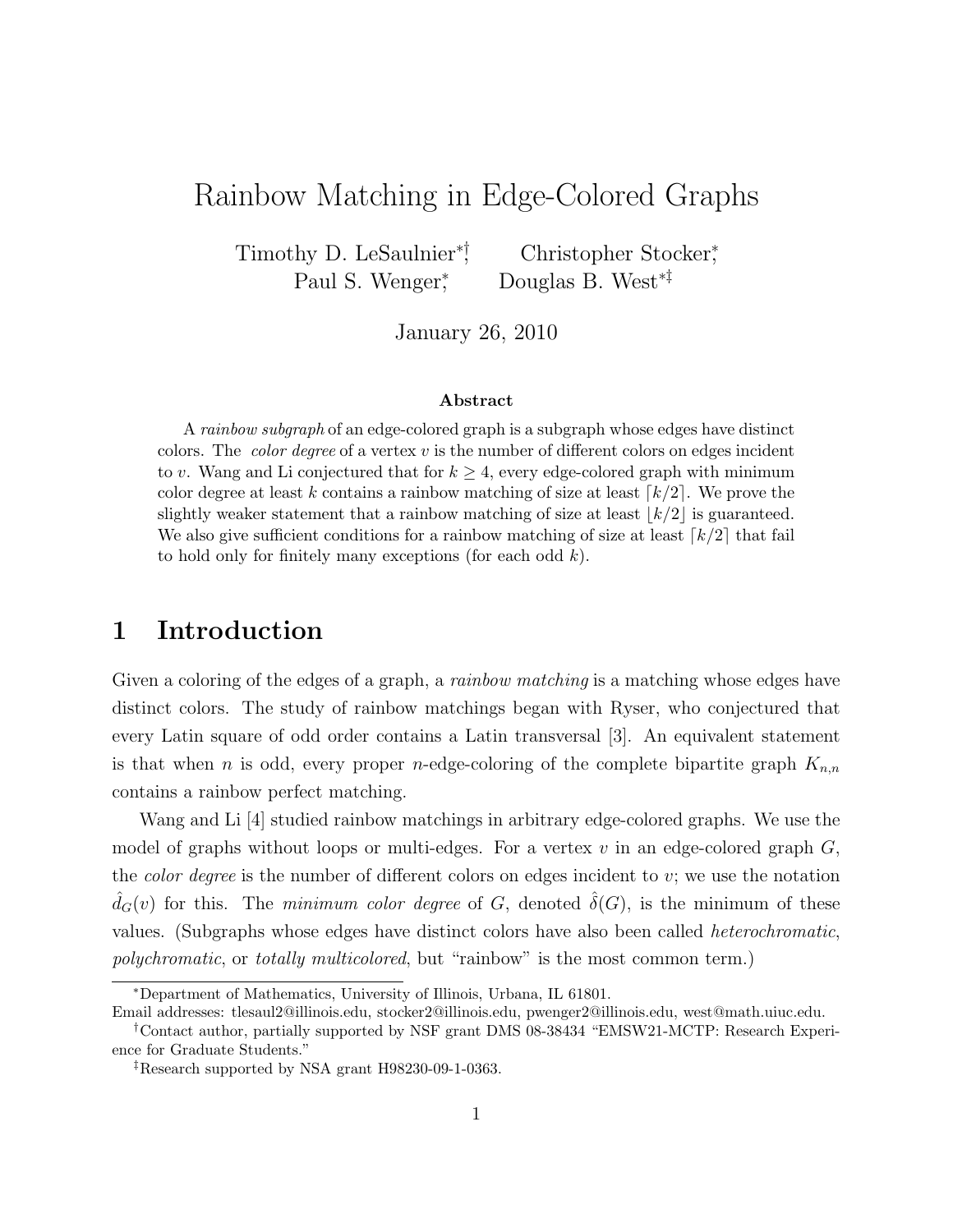Wang and Li [4] proved that every edge-colored graph G contains a rainbow matching of size at least  $\lceil \frac{5\hat{\delta}(G)-3}{12} \rceil$ . They conjectured that a rainbow matching of size at least  $\lceil \hat{\delta}(G)/2 \rceil$ can be guaranteed when  $\hat{\delta}(G) \geq 4$ . A properly 3-edge-colored complete graph with four vertices has no rainbow matching of size 2, but Li and Xu [2] proved the conjecture for all larger properly edge-colored complete graphs. Proper edge-colorings of complete graphs using the fewest colors show that the conjecture is sharp. A survey on rainbow matchings and other rainbow subgraphs appears in [1].

We strengthen the bound of Wang and Li for general edge-colored graphs, proving the conjecture when  $\hat{\delta}(G)$  is even. When  $\hat{\delta}(G)$  is odd, we obtain various sufficient conditions for a rainbow matching of size  $\lceil \hat{\delta}(G)/2 \rceil$ . Our results are the following:

**Theorem 1.1.** Every edge-colored graph G has a rainbow matching of size at least  $\lfloor \hat{\delta}(G)/2 \rfloor$ .

**Theorem 1.2.** For an edge-colored graph G, let  $k = \hat{\delta}(G)$ . Each condition below guarantees that G has a rainbow matching of size at least  $\lceil k/2 \rceil$ .

- (a) G contains more than  $\frac{3(k-1)}{2}$  vertices.
- (b) G is triangle-free.
- (c) G is properly edge-colored,  $G \neq K_4$  and  $|V(G)| \neq k + 2$ .

Condition (a) in Theorem 1.2 implies that, for each odd  $k$ , only finitely many edge-colored graphs with minimum color degree k can fail to have no rainbow matching of size  $\lceil k/2 \rceil$ , where an edge-coloring is viewed as a partition of the edge set. Condition (c) guarantees that failure for a proper edge-coloring can occur only for  $K_4$  or a graph obtained from  $K_{k+2}$ by deleting a matching.

#### 2 Notation and Tools

Let G be an edge-colored graph other than  $K_4$ , and let  $k = \hat{\delta}(G)$ . If  $|V(G)| = k+1$ , then G is a properly edge-colored complete graph and has a rainbow matching of size  $\lceil k/2 \rceil$ , by the result of Li and Xu [2]. Therefore, we may assume that  $|V(G)| \geq k+2$ .

Let M be a subgraph of G whose edges form a largest rainbow matching. Let  $c =$  $k/2 - |E(M)|$ , and let the edges of M be  $e_1, \ldots, e_{k/2-c}$ , with  $e_j = u_j v_j$ . We may assume throughout that  $c \geq 1/2$ , since otherwise G has a rainbow matching of size  $\lceil k/2 \rceil$ . Let H be the subgraph induced by  $V(G) - V(M)$ , and let  $p = |V(H)|$ . Note that  $|V(G)| =$  $|V(M)| + |V(H)| = k - 2c + p$ . Since  $|V(G)| \ge k + 2$ , we conclude that  $p \ge 2c + 2$ .

Let A be the spanning bipartite subgraph of G whose edge set consists of all edges joining  $V(M)$  and  $V(H)$  (see Figure 1). We say that a vertex v is *incident* to a color if some edge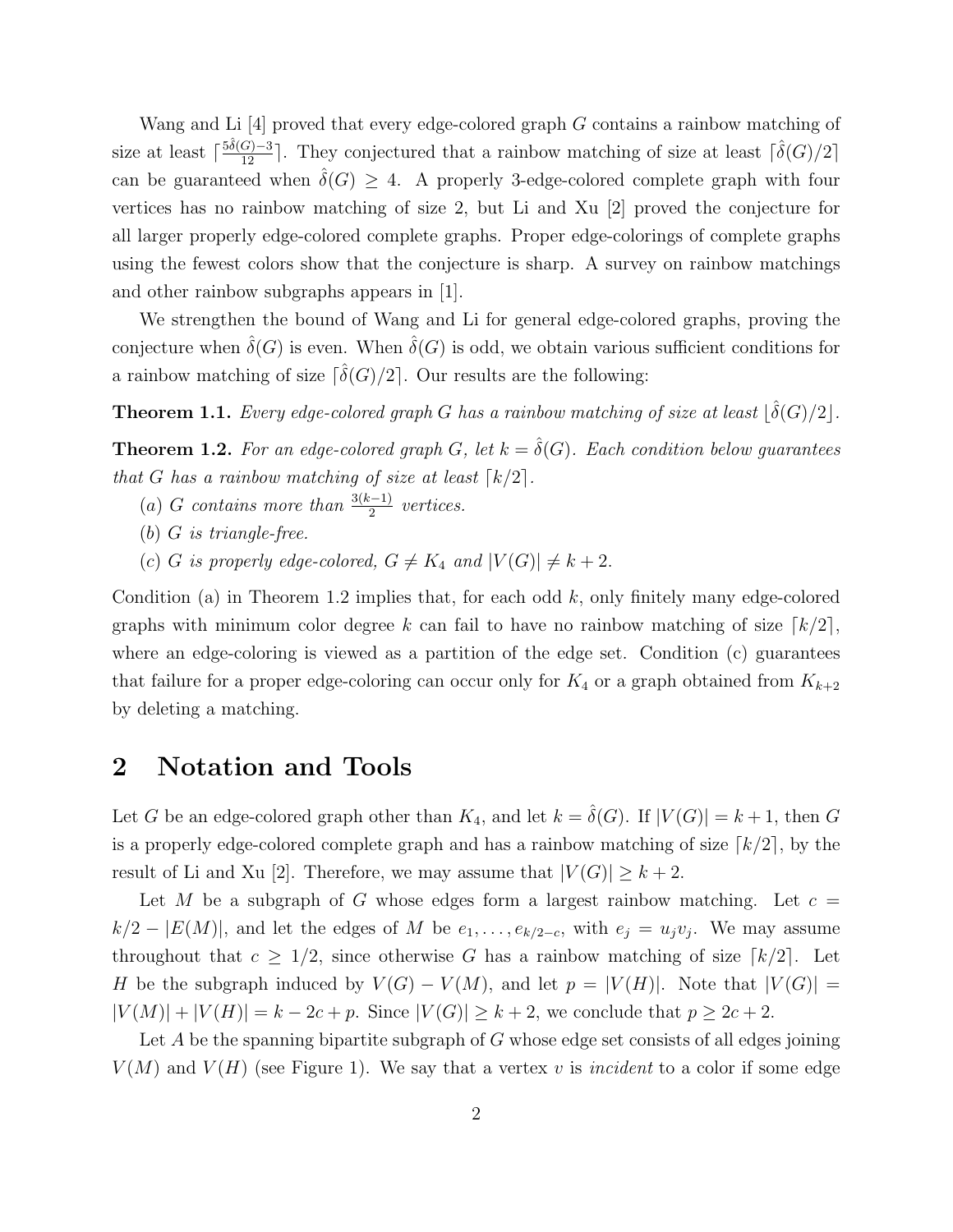

Figure 1:  $V(M)$  and  $V(H)$  partition  $V(G)$ .

incident to v has that color. A vertex  $u \in V(M)$  is incident to at most  $|V(M)| - 1$  colors in the subgraph induced by  $V(M)$ , so u is incident to at least  $2c + 1$  colors in A. That is,

$$
\hat{d}_A(u) \ge 2c + 1. \tag{1}
$$

We say that a color appearing in G is *free* if it does not appear on an edge of M. Let B denote the spanning subgraph of A whose edges have free colors. We prove our results by summing the color degrees in B of the vertices of H. Consider  $w \in V(H)$ . There are only  $k/2 - c$  non-free colors, so w is incident to at least  $k/2 + c$  free colors. By the maximality of M, no free color appears in  $H$ , so the free colors incident to w occur on edges of  $B$ . That is,  $\hat{d}_B(w) \ge k/2 + c$ . Summing over  $V(H)$  yields

$$
\hat{d}_B(V(H)) \ge p(k/2 + c),\tag{2}
$$

where  $f(S) = \sum_{s \in S} f(s)$  when f is defined on elements of S.

For  $1 \leq j \leq k/2 - c$ , let  $E_j$  be the subset of  $E(B)$  incident to  $u_jv_j$ . Let  $B_j$  be the graph with vertex set  $V(H) \cup \{u_j, v_j\}$  and edge set  $E_j$ . Note that  $\hat{d}_{B_j}(w) \leq 2$  for  $w \in V(H)$ .

**Lemma 2.1.** If at least three vertices in  $V(H)$  have positive color degree in  $B_j$ , then only one such vertex can have color degree 2 in  $B_i$ . Furthermore,

$$
\hat{d}_{B_j}(V(H)) \le p + 1. \tag{3}
$$

*Proof.* Let  $w_1, w_2$ , and  $w_3$  be vertices of H such that  $\hat{d}_{B_j}(w_1) = \hat{d}_{B_j}(w_2) = 2$  and  $\hat{d}_{B_j}(w_3) \ge 1$ . By symmetry, we may assume that  $w_3v_j \in E(B_i)$ . Maximality of M requires the same color on  $u_jw_1$  and  $v_jw_2$ . Since  $\hat{d}_{B_j}(w_2) = 2$ , the color on  $u_jw_2$  differs from this. Now  $u_jw_1$  or  $u_jw_2$ has a color different from  $v_iw_3$ , which yields a larger rainbow matching in G.

Now consider  $\hat{d}_{B_j}(V(H))$ . Since  $p \ge 2c + 2$ , we have  $p \ge 3$ . If  $\hat{d}_{B_j}(V(H)) \ge p + 2$ , then  $\hat{d}_B(w) \leq 2$  for all  $w \in V(H)$  requires three vertices as forbidden above.  $\Box$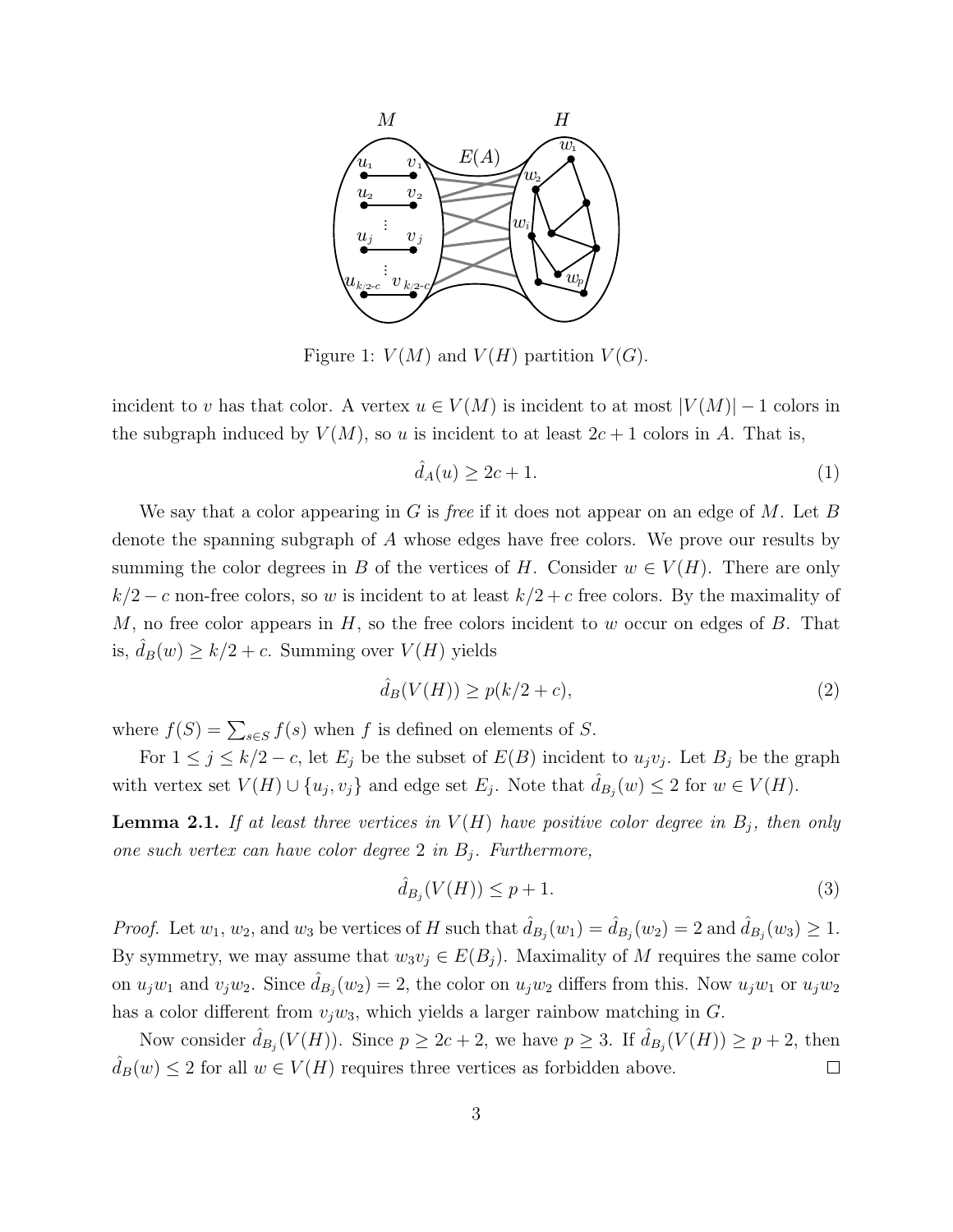If  $p = 3$ , then color degrees 2, 2, 0 for  $V(H)$  in  $B_j$  do not contradict Lemma 2.1. For  $p \geq 4$ , the next lemma determines the structure of  $B_j$  when  $\hat{d}_{B_j}(V(H)) = p + 1$ . Let  $N_G(x)$ denote the neighborhood of a vertex  $x$  in a graph  $G$ .

**Lemma 2.2.** For  $p \geq 4$ , if  $\hat{d}_{B_j}(V(H)) = p + 1$ , then  $u_j$  or  $v_j$  is adjacent in  $B_j$  to  $p - 1$ vertices of  $V(H)$  via edges of the same color.

*Proof.* Since  $p + 1 \geq 5$ , at least three vertices of H have positive color degree in  $B_j$ . Now Lemma 2.1 permits only one vertex w such that  $\hat{d}_{B_j}(w)=2$ , while  $\hat{d}_{B_j}(w')=1$  for each other vertex w' in  $V(H)$ . Let  $\lambda_1$  and  $\lambda_2$  be the colors on  $u_jw$  and  $v_jw$ , respectively. Partition  $V(H) - \{w\}$  into two sets by letting  $U = N_{B_j}(u_j) - \{w\}$  and  $V = N_{B_j}(v_j) - \{w\}$ . By the maximality of M, all edges joining  $u_j$  to U have color  $\lambda_2$ , and all edges joining  $v_j$  to V have color  $\lambda_1$ . If U and V are both nonempty, then replacing  $u_jv_j$  with edges to each yields a larger rainbow matching in G. Hence U or V is empty and the other has size  $p-1$ .  $\Box$ 

**Lemma 2.3.** The following imply that  $\hat{d}_{B_j}(V(H)) \leq p$  for each j.

- $(a)$   $c \geq 1$ .
- (b) G is triangle-free.
- (c) G is properly edge-colored and  $p \geq 4$ .

*Proof.* (a) Since  $p \ge 2c + 2$ , condition (a) implies  $p \ge 4$ . If  $\hat{d}_{B_j}(V(H)) = p + 1$ , then Lemma 2.2 applies, and  $u_j$  or  $v_j$  is adjacent via the same color to all but one vertex of H. Now  $\hat{d}_A(u_i) \leq 2$  or  $\hat{d}_A(v_i) \leq 2$ , which contradicts (1) when  $c \geq 1$ .

(b) If G is triangle-free, then no vertex of  $H$  is adjacent to both endpoints of an edge in M. Hence,  $\hat{d}_{B_j}(w) \leq 1$  for each  $w \in V(H)$ .

(c) If  $p \geq 4$  and  $\hat{d}_{B_j}(V(H)) = p + 1$ , then Lemma 2.2 applies again and implies that the edge-coloring is not proper.  $\Box$ 

### 3 Proof of the Main Results

Theorem 1.1. Every edge-colored graph with minimum color degree k has a rainbow matching of size at least  $\lfloor k/2 \rfloor$ .

*Proof.* If the maximum size of a rainbow matching is  $k/2-c$ , with  $c \ge 1$ , then Lemma 2.3(a) yields  $\hat{d}_B(V(H)) \le \sum_{j=1}^{k/2-c} \hat{d}_{B_j}(V(H)) \le p(k/2-c)$ , which contradicts (2).  $\Box$ 

**Theorem 1.2.** Let G be an edge-colored graph such that  $\hat{\delta}(G) = k$ . Each of the following guarantee that G contains a rainbow matching of size at least  $\lceil k/2 \rceil$ .